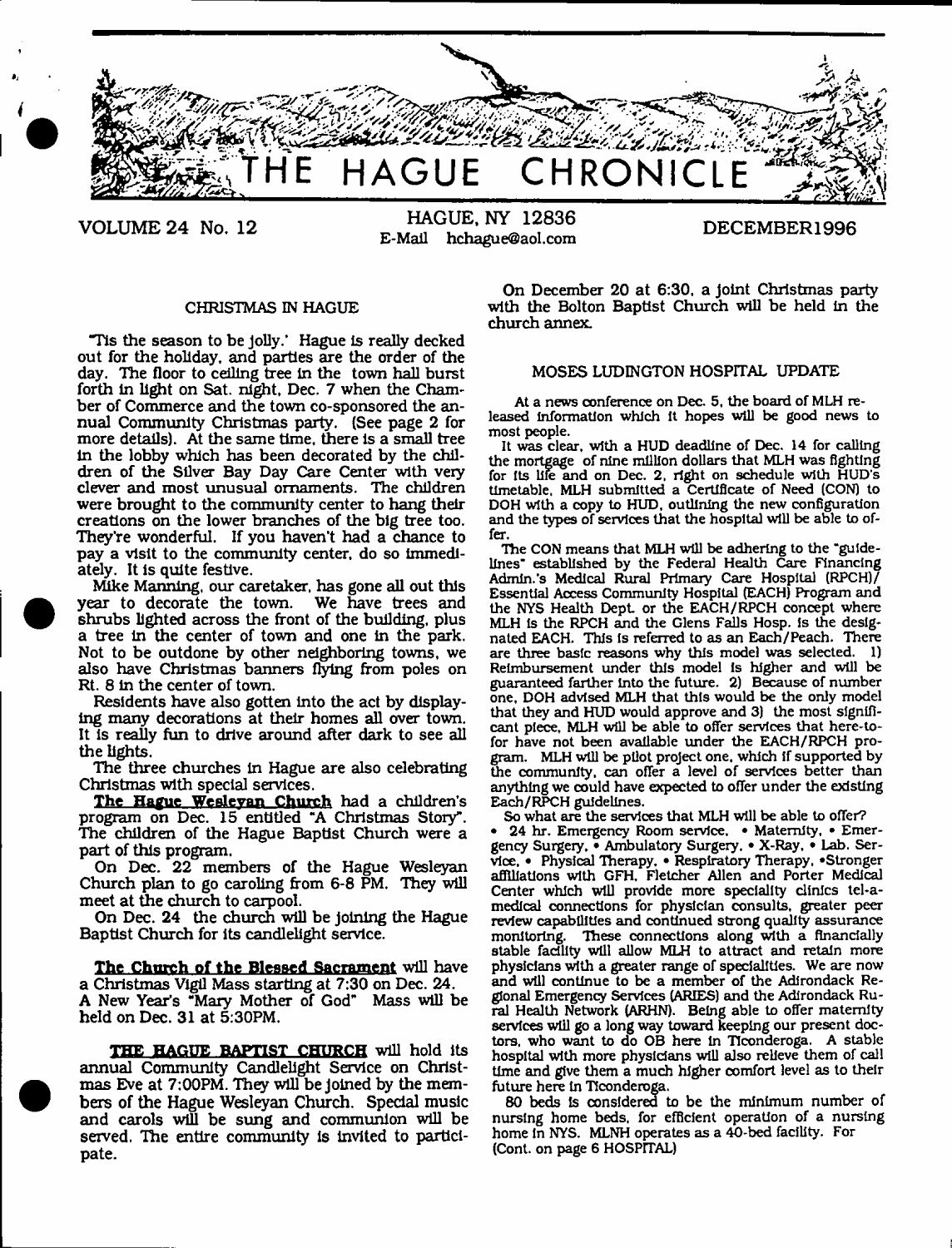#### HAGUE COMMUNITY CHRISTMAS PARTY

The December 7th Community Christmas party brought out about eighty people of all ages to see the Christmas Tree light up at the hands of Fire Chief David Hoffay and the Memory Tree come into Its glory at the direction of Imogene Frasier.

Clifton West, town historian, was named Senior Citizen of the Year by this year's committee, headed by Tom James. Dan Belden, town supervisor, greeted the attendees with a few words. All were introduced by Sal Santaniello, emcee, who also ushered Santa Claus to the party where all the young people posed for pictures with him.

Eighteen "lucky" plates entitled their owners to free ice cream cones from Stewarts in TIconderoga. Victoria Belden won the 25-lb, bag of bird seed donated by Catlin's Farm Supply.

The party is sponsored by the Chamber of Commerce. and its members were responsible for sharing the preparations. Carol Warren coordinated the decorations, Cathie Burdick, the cookies, Ethel Andrus, the coffee and Margaret Del Signore, the punch. Sal and Kathy Santaniello arranged the program details and Stan Burdick lent his PA system for the event. Those donating cookies were Ethel Andrus. Ann Barber, Kay Barton, Joyce Bothe, Joanne Brown, Cathie Burdick, Karen Gladu, Gale Halm. Mary Ann Harmon, Dottle Henry, Kay Holliday, Mary Johnson, Sally Neal. Carol Warren and one anonymous donor who set a plate on the table when we weren't looking.

Thanks are extended to all those who helped make this community event a great success. CAB



WELLNESS CENTER OPEN AT SILVER BAY THIS WINTER

Plenty of winter exercise opportunities are available at the Silver Bay Assoc.'s newly opened Wellness Center, which will be open throughout the winter. The center offers a wide range of fitness equipment and fitness classes.

More than 15 strength-training and cardiovascular machines, along with free weights from 5 to 40 pounds, are available for a total-body workout. Cardiovascular training equipment, including a Lifecycle and Lifestride treadmill and cycle ergometers and a stair climber machine, Is also available.

One of the most popular additions to the Wellness Center is the 24' x 24\* fiberglass rock-climbing wall, which helps develop strength, balance, agility and concentration.

An instructional class takes about an hour. A climbing session, which typically lasts two hours, cost \$6. Six people at a time can climb the wall, which is located In Silver Bay's Fisher Gymnasium. Climbing Is typically done in pairs, with one member of the pair spotting the other from the floor. Participants should be at least 10 years old.

In addition, Silver Bay's newly opened Wellness

Center offers strength-training classes (every day. 4 - 9 pm. and Sat., 1- 9 pm) and low-impact aerobics classes Tues. and Thurs. afternoons. Both are open to Silver Bay members, who also may use the center's state-of-the-art strength-training equipment.

Silver Bay also offers miles of groomed crosscountry ski trails.

To sign up or to leam more, contact the Silver Bay Assoc, at 543-8833.

### ROTARY GALA CHRISTMAS PARTY



The Rotary Club of Northern Lake George celebrated the holiday at its first annual Gala Christmas party on Dec. 9. The evening started with a wonderful dinner at the King's Inn In Port Henry, followed by a magic show by a fellow Rotarian, Bob Comins of Glenville, then dancing into the evening. More than 50 people attended the party, including Rotarians. their spouses, friends, family and we even shared the celebration with three Kiwanians!

The spirit of giving prevailed as President Stan Burdick distributed a bag of gifts from St. Nick. The generosity spread as Rotarians made more than \$100 in donations individually and as a club, to the Tiny Tim project to help children in need in our community. This project is chaired by one of the Club's members, Dave Cornell and his wife Pat.

The evening was filled with fun, fellowship, and festivity. The Rotary Club of Northern Lake George wishes you and yours a very happy holiday season and a healthy and prosperous New Year.

#### WOMEN HELPING WOMEN

Women Helping Women will meet on January 13 at 7PM. The speaker is Mary Smith, former manager of the Service Dept, at Christopher Chevrolet. Her subject Is "What's That Noise, What's That Smell?" This should be of particular Interest to all women drivers.

#### HAGUE HISTORICAL SOCIETY

The December meeting of the Hague Historical ^ Society will be held on Dec. 19. weather permitting ^ at the Robert Cole home, with Christmas carols. Christmas goodies and warm spirits around the Christmas tree before a warming fire.. For the past many years this has been the tradlUlonal "Bring something 50 years old or older, other than your spouse, to talk about".

Our Nov. meeting was held with William Dolback, past president of the Ticonderoga Historical Society, showing slides and describing the history of of the mills and early shipping that used the Lai Chute River. It was very wei! received and much Interest was shewn on the newly emerging park along the La Chute. This work was started In Aug. and already shows remarkable progress. Bill has been In the forefront of this project

An election of officers was held and the new president is Gerald Crammond, Secretary, Ethel Andrus and Treasurer. Gerald Crammond. Retiring President Robert Cole announced that he would devote his efforts to returning the Lake George monster to Its birthplace In Hague once more.

There will be no meetings In the months of Jan. and Feb. The March meeting will be announced.

MERRY CHRISTMAS TO YOU ALL 1! 12/96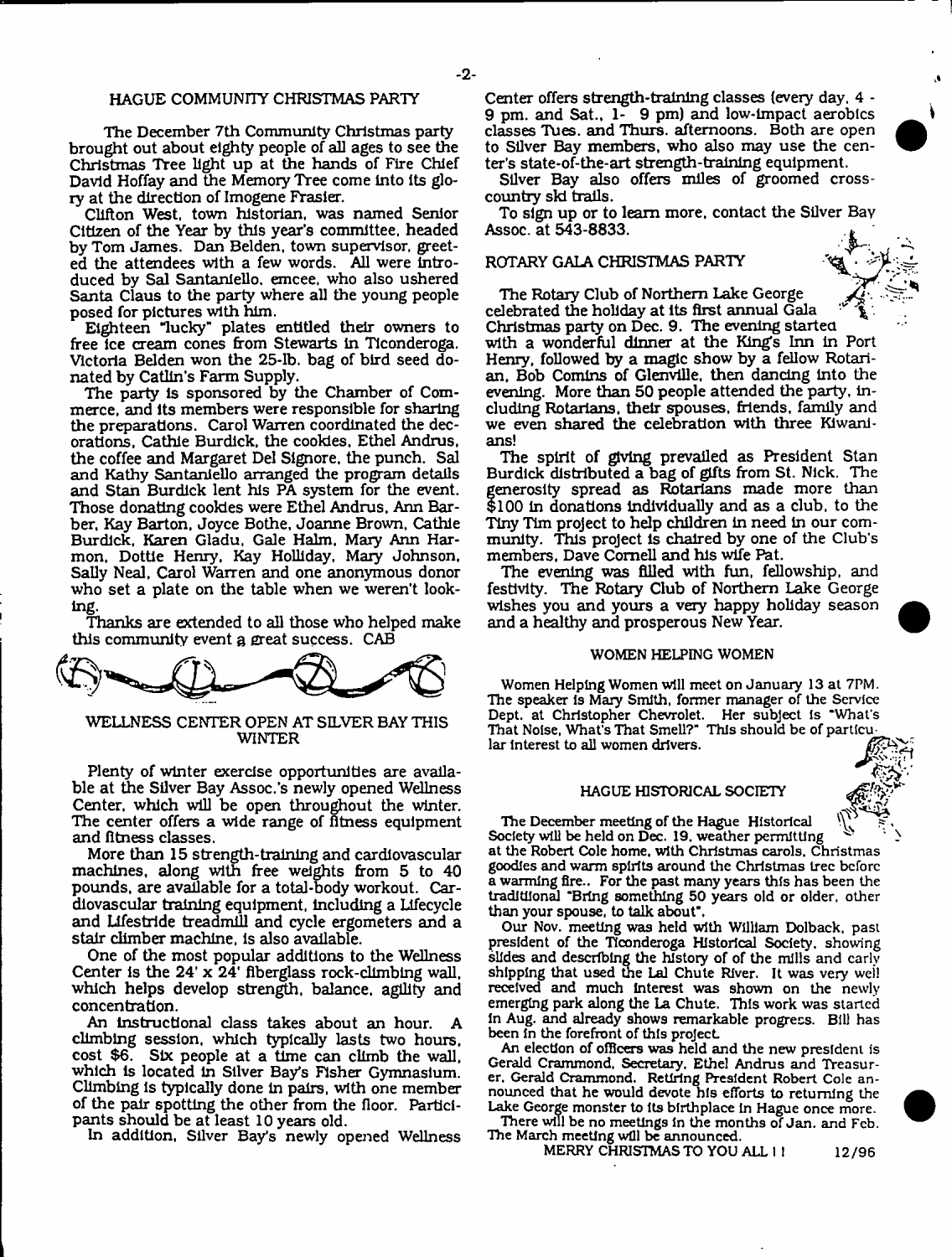#### ZONING BOARD OF APPEALS - NOV. 28. 1996

The seemingly never ending saga of Ody's Inn was with the ZBA again this month. A variance request for extended hours was discussed at great length with first a public hearing and later, at the regular meeting a number of letters opposing extension **were read and several people In a large audience** spoke for the extension. No decision was reached because of concern for the thus far unresolved litigation involved in this case.

Jim Young (655-3-10). Sabbath Day Pt.. is asking for a variance to construct a deck which will be 46\* from shoreline or 4' short of the 50' shoreline regulation. A site review by Planning Board is required.

Art Steltz and Jim Young have submitted applications to fill the two empty seats on the ZBA and In executive session were interviewed by the board.

Bill Bothe, Zoning Administrator, has been authorized to write a letter to the Town Board making the recommendation that these two men be appointed to fill the two open seats, since they are responsible for confirming or denying. . . el



The Dec. 5 Planning Board meeting, with no public hearings at 7PM proceeded directly to discussion of the Silver Bay Assoc, project after a minor correction in the minutes.

The site review committee reported their findings and conclusions.

Proposal #1 was to subdivide lot (60-1-2) and combine a part of lot east of Silver Bay Rd. with lots 6 & 7 to create a 3.45 acre lot.

The second proposal to subdivide lot 9502-3) to create two lots of approximately 1.1 acres each, appears to come within the zoning regulations as each lot is adequate for a single family dwelling. The usual discussion on septic concerns took place and here there seemed to be no problems. Silver Bay wiU return to the board in January with the appropriate application.

A site review committee for Icke-Diamond (64--1- 10) Pine Cove Road felt a variance was needed for their expansion project. The committee said it had no objection to such a variance.

On the variance request by Jim Young (10-96), the Planning Board must have a site review in accordance with regulations, since the project is within 50 of Lake George shoreline.

Member Nancy Harrigan suggested a basic educational program open to the community on the presentation of APA information concerning planning and zoning regulations that would help residents understand how decisions are made. . . gl

#### **\*\*\*\*\*\*\*\*\*\* NOTICE \*\*\*\*\*\*\*\*\*\*\*\***

EFFECTIVE IMMEDIATELY - MAGAZINES AND NEWSPAPERS ONLY WILL BE RECEIVED AT THE TRANSFER STATION. NO MORE JUNK MAIL OR GLOSSY INSERTS ETC...Directive from Warren Cty

#### SPECIAL TOWN BOARD MEETINGS

There were a number of special town board meetings held at the beginning of Dec,

At the Dec 2 special board meeting with Joanne Brown. Hague's representative on the Ticonderoga School District Board.

The focus of the discussion centered on achool property taxes, equalization rates, per pupil costs and to attending another school district. Topics discussed which the school board should examine or re-examine include:

- a) Administrative costs, both instructional and nonins tructional. Are they too high?
- b) Why is the budget increasing when pupil enrollment is constant?
- c) What has the School Board done to control spending, eliminate waste and improve operating efficiency?"
- d) Hiring staff at or near the entry level.
- e) The paving of parking lots as a capital project.

The consensus was that there are areas In the budget which can be reduced without adversely affecting the instructional program. Concerns were also expressed about the School Board's responsiveness to the taxpayers' needs.

At the Dec. 4 special town board meeting with the assessor, the discussion concerned a possible revaluation which, If undertaken, would start in 1997. Assessor Martucci stated there is no guarantee the equalization rate would go up or down and a reval costs money. Our rate in Hague is 104.13. Should the reval be authorized, Supervisor Belden would like the assessor to submit charges for time and mileage on a monthly basis.

Immediately following this meeting, at 4:30PM. Chairman of the Planning Board gave a briefing on the proposed changes to the Zoning Ordinance and sub-division regulations.

A resolution by the town board with these changes will be drafted and will be submitted to the APA for approval. . gl



TOWN BOARD MEETING - DEC. 10

The general public got Its first glimpse of what is to be our new Visitors' Center which is scheduled to replace the present Chamber building at the town park. It will be larger by 10% and designed to improve the facilities. Bathrooms are planned for the general public and those with disabilities. A Chamber office and dressing facilities, storage and a covered deck that can be used for performers and picnics alike. It will cost approximately \$55,000 and will be paid for by monies (1) realized from sale of Monroe property: (2) received from lumbering at landfill and (3) unexpended balance from the park Improvement ftind. It will be insulated and can be heated, should that become necessary. Martin Fitzgerald, Jr. has been instrum ental in this project's  $[Cont. on p4 TOWN BOARD]$   $12/96$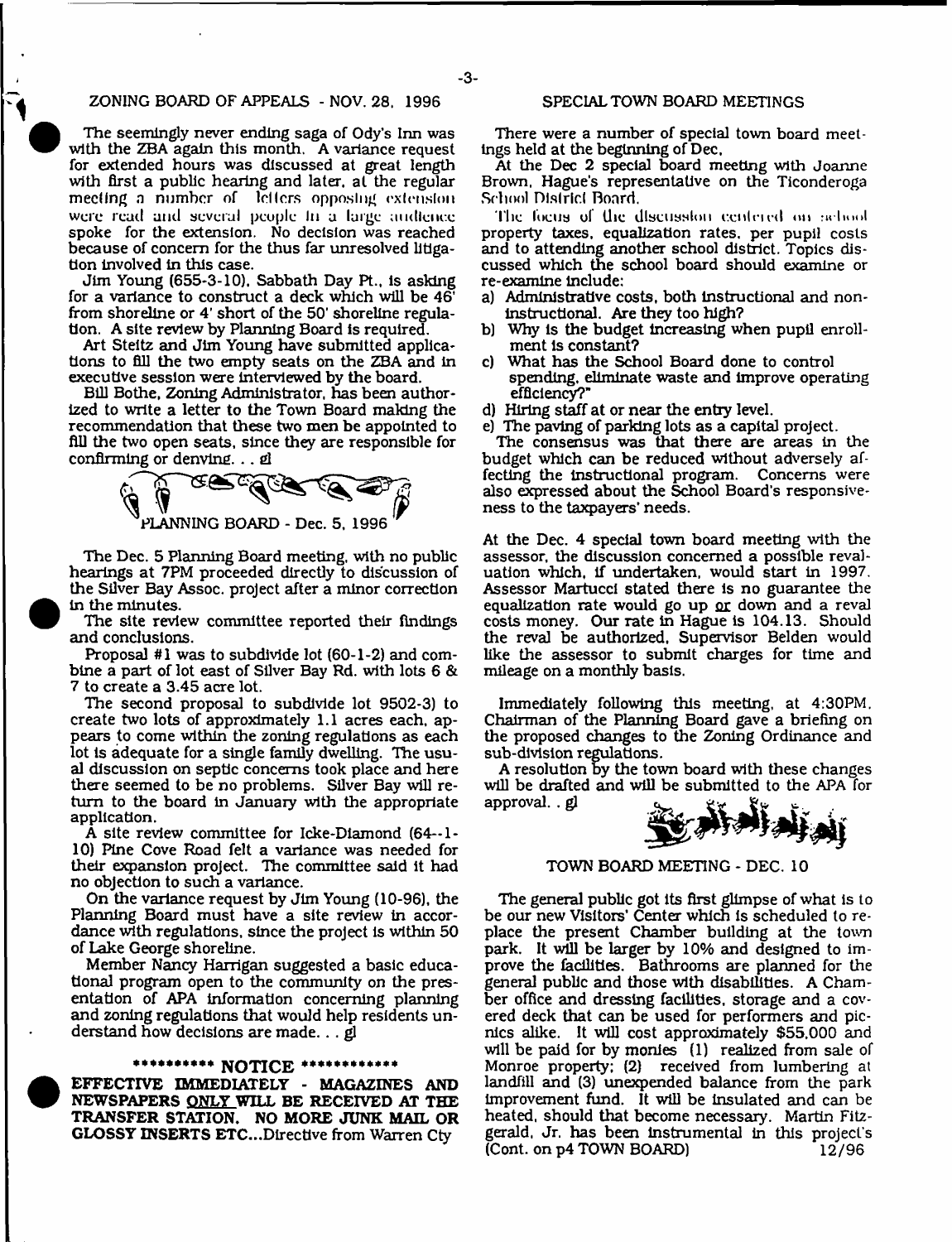TOWN BOARD - (cont. from page 3)

development. We will keep you up to date as Information becomes available. Plans are on display at the community center.

Helen Barton, Silver Bay. spoke when the regular meeting opened and asked the board's permission to

a use the center as a pick-up and drop-off for the children who will be using the new 15-passenger van bought for their child care center with grant money. Permission was granted alter It was explained that there would be supervision at all times by the Child Care workers.

#### COMMITTEE REPORTS:

Judge/Assessor - In checking with the assessor, Mr. Meola has found that Inventory does not show all Silver Bay properties and will make corrections. A reval for 1997 was also approved and Bill Bothe hired as assistant to assessor to complete same.

A suggestion was made to see If we might be able, legally, to tax docks across the lake, since the Hague town line goes to the high water mark there.

Buildings and Grounds: Part of auditing policy Is to write an investment policy for town. Since money is available from the comptroller's office for this project, we will apply for It. Electrical work Is being caught up.

Highway: Culverts will be cleaned out as soon as possible.

Personnel: Receptionist Bertha Dunsmore received approval of vacation time Dec.  $18 - 28$ , with remainder of her vacation time being carried over to 1997.

Clifton West was the Senior Citizen of the Year. A well-deserved honor, especially for the very fine museum he has developed at the Community Center.

It was suggested that a meeting between the school board and town board be scheduled for February.

Sewer: Hope to have approval of Nickle report by early 1997. Lake George has already been approved. Landfill Amount collected from landfill in Nov. was \$1,700.29. Part of the landfill has been cleaned and Is no longer considered a landfill.

A shredder purchase has been approved.

A motion was made and accepted that when our present garbage contract expires that we return to the burning plant.

Youth: Skating rink ready to be flooded.

NEW BUSINESS:

A Jan . 7 meeting at 4PM to be held with Chamber to discuss next summer's art fair.

Jim Young and Art Steltz were approved to fill the two empty seats on ZBA, after recommendation of that board.

David Martuccl, assessor, was given approval to attend 1997 Assoc, of Towns Conference In Feb. COMMUNICATIONS AND PETmONS:

Ten letters were read, ranging from Bob Patchett's letter explaining his absence (surgery) to Judy Kenna's resignation from ZBA. Two from Att. McDonald related to town business, R. Ball's comments on Bass Bay Road drainage, Time Warner advising us they are adding to cable channels (and also price), LGA's letter to the supervisor thanking him for attending press conference, two requests for special attention (road maintenance and a street light far off

the beaten track), Lynn Patchett's concerning a town lighting matter.

Atty. Pat Carney has requested consideration for the Bloomer Valley Club to be In the running should we sell any of the property we bought from Jack Carney. The Nature Conservancy had expressed Interest.

OTHER BUSINESS:

ZBA Dec. meeting date will be Dec. 19 at 7PM.

Request made for additional funding for landfill closure from Landflll Closure Funding Assistance Program.

Resolution #34 directed Zoning Administrator to submit proposed amendment of Hague Zoning Ordinance to APA for review and approval.

Proposal by Clough Harbour Assoc. Professional Surveying Services for work at town landfill.. .. gl



HAGUE RESIDENT ORDAINED AS PRIEST

On Sat Nov. 30, Julie Henry McPartlln of Hague and Nlskayuna, NY made history as she was ordained to the Episcopal priesthood by Bishop David Ball In the Albany Cathedral. Capital district and television stations (Today a mother became a father, stay tuned for news at 11" the teaser on one station) and newspapers covered the event as Julie took her vows before a cathedral filled with family, friends, colleagues and other well wishers. She Is the first woman to be ordained to the priesthood in the Albany diocese.

In his ordination sermon, Ball pointed out that although there were some In the church who did not approve of his decision to ordain a female. It was up to God and not mortals to make that decision. The official policy of the Episcopal church is that women may be ordained, but the final say in each diocese Is left up to the bishop. There are still five dioceses in the country which do not ordain women.

Julie has been serving as rector of St. James Church in Lake George Village since this past summer. She celebrated her first mass there on December 1, the day after her ordination. Interestingly, Julie has dose ties to that particular parish. Her unde. Rev. Ernest Stires, was also rector of that church for many years and her parents took their marriage vows before the St. James altar in 1930.

Julie Is the daughter of the late Mr. & Mrs. Robert E.

# Henry, Jr., Hag<u>ue.... gh</u><br>ELECTRIC COMPANY

#### FORMER TOWN CLERK INDICTED

Mrs. Valerie Lawrence, former Hague town clerk (1994- 95) was Indicted on Friday. Dec. 6 In the Warren County Court on charges she stole mre than \$13,000 of state, town and taxpayer money while In office. \$12,858 of this amount was received between Jan 1, \*94 and Dec. 3 95 from hunting and fishing licenses, but never deposited. Another \$515.19 was from real estate tax which'was overpaid by a Hague resident and not returned to payee. She faces a felony charge of third-degree grand larceny for the alleged theft Asst DIst Atty. John Wappett requested bail be set for \$5,000 cash or \$10,000 bond. Judge Moynlhan took Into consideration her four children and released her In her own recognizance to reappear on Wed., Dec. 13 with her lawyer. Supervisor Belden declined to comment further on the case because the town has not yet received a report on the state audit. 12/96

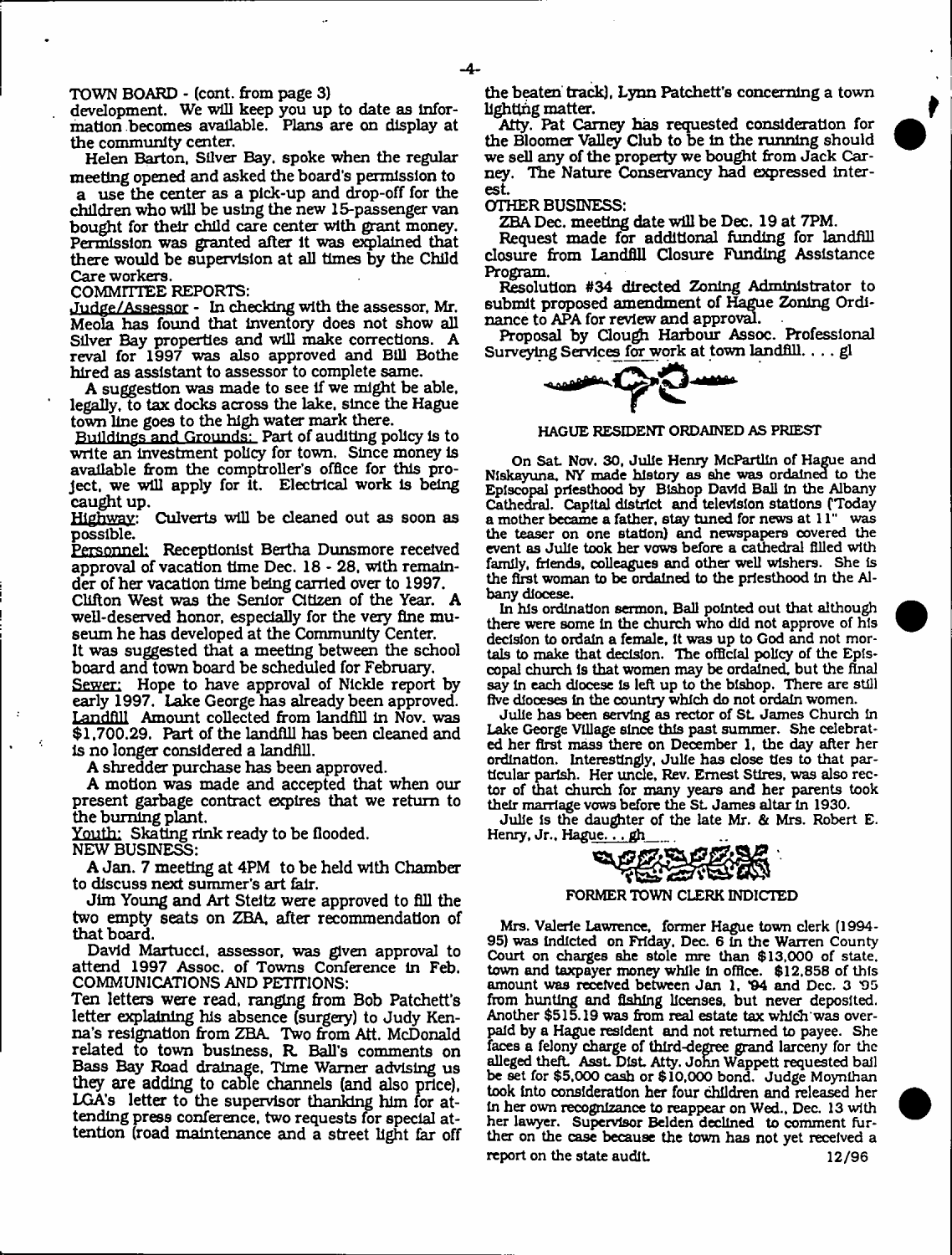**-5-**

It's back! Sweet Peas and a White Bridge is at the printers being reprinted as this Is being written. The book was originally published In 1974 by Elsa Kny Steinback and has become a "must have" for anyone with a Lake George collection of books.

BOOK REVIEW

Sweet Peas deals with the 18th century steamboats and hotels that dotted the shores of Lake George, especially those in the Narrows. The book has lots of pictures and maps and sketches by the author. One of the chapters is devoted to the Knapp Estate at Shelving Rock while another tells about the white bridge at Hundred Mile Island House. There guests would walk In the summer evenings and the women would be wearing the sweet pea corsages that were fashioned from the abundant flowers that grow in the Adirondacks. The author died a few weeks ago in Bolton.

Dragonfly Books In Ticonderoga will be getting the book sometime near the end of December or beginning of January. (115 Montcalm St.. Ticonderoga; Phone 585-7543.)



**I**

#### CHILD CARE CENTER AWARDED GRANT

The Community Child Care Center program received \$46,130.00 this fall from the Early Childhood In-

vestment Fund. This award is an extension to the \$10,000 grant received in spring 1996 for an endowment scholarship program for a total of \$56,130.

The award will solve the continual problem of transportation in the North Country. The fifteen passenger van or mini school bus will be purchased and staff which will be paid through the grant. We will transport infants, toddlers and preschoolers each day to a central drop-off and pick up location in Hague at the Community Center. A "car curriculum" will be developed to encourage language and rhythm skills for all age groups. The starting date is to be announced.

The Early Childhood Investment Fund has worked with Silver Bay Child Care Center and local supporters since the winter of 1995. They have been a key element in helping us develop strong collaborative relations with numerous local and state organizations. The Early Childhood Investment Fund is a Joint venture between New York State, the American Express Foundation, Traveler Foundation, and United Way of NYS. They have served as the administrator since the fund's inception in 1994.

The Community Child Care Center is also happy to announce the continual growth of our program. We have developed contracts with Essex and Warren County DSS programs, a healthy body maintenance program with donated toothbrushes and toothpaste from Dr. Cook, a field trip exploration program, physical program including soccer, gymnastics, skiing and skating for 1996.. contract with NYS. contract with CACIT food subsidy program, and many more exciting programs.

The children's decorations are featured in the Hague Community Center for the holiday season. Please stop by the Community Center to see their display in the lobby and the bottom section of the tree in the main room. On the day of their decorate ing they also visited the food pantry hosted by Georgina Lindquist. Parents and Silver Bay staff donated the food through the children to help nurture their understanding of giving.

We would be honored to give you a tour of the program or include volunteers and friends to visit and play with us. Please call Helen Barton, 543-8833. to arrange a visit.



**NATURE NEWS** Laura Meade

**Every big city has a Museum of Natural History or a** *7m***n. where people, young and old, can leam about the** many **aspects of the lives of animals, birds, plants and trees.** In **the Town of Hague there Is no natural history museum or zoo but there are wonderful treasures of REAL naiun everywhere we look and listen outdoors.**

**For years the Silver Bay Association has had a smali turc center in a room at the Boathouse, but few local residents knew about this. Space and resources were limited there. This limitation was a concern for Dr. Robert Cole, a long-time nature enthusiast who is the only area resident** to have a certified bird salvage permit (state and national) **which allows him to collect dead birds to be mounted for public display. When Dr. Cole imagined that the Silver Bay Assoc. Conference Center would be an Ideal location for a small Nature Center building, he strongly advocated that such a facility be constructed there. His dream i» now becoming a reality, in large part because of his encouragement and financial support. He also suggested that the new facility be near the Chilldren's Pavilion so "little feet" can walk there easily and safely. And so the new Paul McCoy Nature Center (named in honor of a !oi mer SBA dedicated nature leader)) is taking shape at the base of a hill near the edge of a meadow, as one walks from the Children's Pavilion toward the shore of Like George. What a wonderful resource this will be!**

**Mark RutkowskI, SBA Program Director, says "As o! June 1997 we will have a new Nature Center with bonks and other items on hand in a secured, safe location. Then' will be a room there for Indoor presentations. A trained nature staff person will be hired to give advice and to lead hikes in the area. We expect to have an aquarium and a display of mounted fish prepared by Allan Johns of Aready Bay Estates. Wc hope volunteers will assist In many** as **peels of this effort and that those who wish to leam alum:** nature will participate. Please contact the Silver Bay As **soc. to find out how to become Involved with this new endeavor.."**

**An endowment has been established to insure ongniui' maintenance and continuation of the programs at the McCoy Nature Center. Contributions of funds, nature books, binoculars, a microscope, tweezers or a magnifyim. glass would be appreciated.**

**It is hoped that this small new building will be a mngne: where a tiny bit of the outdoors can be brought indoors** s**people can better understand and enjoy the "world" n! turc in the Town of Hague.**

*New Year's Eve is when you push celebrating into or.drive. So remember, if you're old enouh to drink, you're enough to* **call a taxt**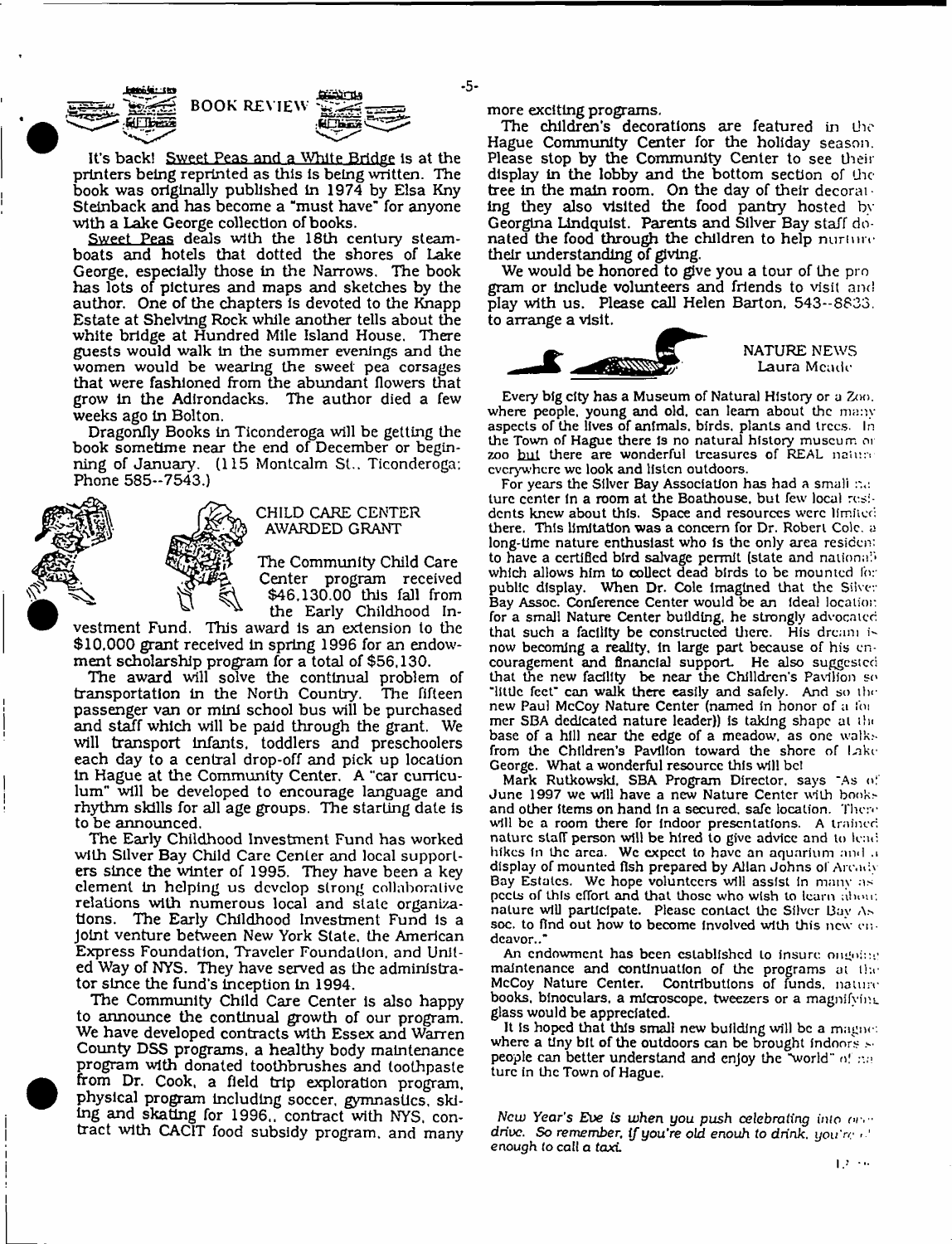HOSPITAL (Cont. from page 1)

over a year MLNH has had a CON before the NYSDOH asking for a 40-bed expansion. home to expand and the need for the hospital to get out from under Its debt burden has offered a unique opportunity for all the players: MLH,, MLNH, DOH and HUD to agree upon a plan that essentially will satisfy each entity's needs and objectives. This plan will permit the financing of the nursing home expansion and the refinancing of the hospital's reconfiguration, thus allowing both facilities to continue to serve the health care needs of the area In a cost effective way. It will also permit HUD to come to a satisfactory conclusion with its MLH relationship and for DOH to continue to play Its part In facilitating health care delivery In the Ticonderoga area.

MLH will down size to 6 medical surgical beds and 6 swing beds. Some of these beds will be used for materni-With the space left by the hospital's down sizing, MLNH will carve out a portion of their 40-bed expansion from the remaining space. The balance of the expansion would be new construction. HUD will arrange the financing for both of these projects. Under this arrangement the nursing home will become the owner of all the real estate that makes up the present campus and the hospital will rent Its space from MLNH. The lease will be structured so as to guarantee the hospital the use of this space no matter what might happen In the future.

The element most essential to all of these plans Is the people who make up the population of the area that MLH services. In order for any of it to work It will need the whole-hearted enthusiasm and support of the entire area. Without that, nothing will succeed. We have a great opportunity before us. Let us hope that we can unite and help each other make these plans become a reality. For that to happen It will require everyone's backing.

Ed: The above was excerpted from a 4-page news release. If anyone Is interested In reading the release In Its entirety, please let us know and we will get a copy to you.



#### HAGUE MEMORY TREE

It Is not too late to send your dollar for a light on the memory tree In honor or in memory of someone near or dear to you. These names are being put on a felt tree in the town hall and a

light on the tree In town. Names of recipients of this honor will be published in the January issue of The *Hague Chronicle.*

#### NEW LANDFILL HOURS AS OF JAN. 1

Beginning Jan. 2 (Jan. 1 is a holiday), until March 31 the Landfill will be open Fri., Sat., and Sun. from 12N to 5PM.

From April 1-30, same hours on Tues, Thurs, Fri., Sat., Sun.

From May 1-Sep 10 - same hours, 7 days a week

From Sep 11 - Oct 31 - same hours, 4 days

From Nov. 1 - Dec. 31-4 days - Thurs., Fti. Sat., Sun.

#### HAGUE VOLUNTEER FIRE DEPARTMENT

The HVFD responded to one fire call In Nov. using 8 3/4 hours. 39 hours were used In drills and training.

Officers for the coming year will be: Sal Santaniello, Pre-President; Mark Johnson. Vice-President; Fire Chief, David Hoffay; Asst. Chief, Martin Fitzgerald, Jr.; Foreman. Paul Perry; Silver Bay Custodian, Reg. Rand.

Ambulance Captain, Lu Megow, Asst. Ambulance Captain. Bill Cobb. New on the Board of Directors Is Chris Swlnton. Secretary Is Joan Belden; Treasurer, Linda Coffin; Food Chairperson Is Joan Belden, and Asst., Pat Swlnton.

The ambulance made three runs In Nov. for a total of 150 miles and 33 manhours used.

Safety hint for the month comes from Ambulance Captain Lu Megow. Do not use unvented kerosene heaters as a permanent source of heat In your home. These heaters use up the fresh air in a room and emit deadly carbon monoxide as a substitute. IF you MUST use one as an emergency measure, and this should be an emergency only, be sure that the area has outside ventilation to allow fresh air to enter the room. And remember the use of these heaters should be temporary only ....get a vented fuel system for permanent use.

Also. IF you have a live Christmas tree, be sure that it is a permanent source of heat In your home. These heaters use up the fresh air in a room, emit deadly carbon monoxide as a substitute. IF you MUST use one as an emergency measure, and this should be an emergency only, be sure that the area has outside ventilation to allow fresh air to enter the room. And remember the use of these heaters should be temporary only ....get a vented fuel system for permanent use.

Also, IF you have a live Christmas tree, be sure that it is fed plenty of fresh water. Be careful of all electrical lights and their extension cords with any tree fresh or artificial .ewa

#### SENIOR CITIZEN TAX EXEMPTIONS

Town of Hague property owners who are 65 years of age or over may be eligible for a partial tax exemption, The property m ust be the legal residence of the applicant, and total income must not be higher than \$17,025. Applications and Instructions can be obtained from the Assessor's Office and should be filed after receiving your Social Security statement of income (Form SSA-11099) in January. The deadline for filing is March 1, 1997.



#### WEATHER NOTES Marylou Doulin

The last half of Nov. was generally cloudy with dustings of snow. However we did get about two inches of snow along with some very dangerous freezing rain, as temperatures hovered around 33 degrees on Nov. 26. Thanksgiving Day was clear and nice although the temperature dropped to 0 degrees that night. By Sunday Dec. 1 the snow had melted and the 12th month began with heavy rain and wind. The drizzle and clouds have been constant throughout the first two weeks of Dec. and calling the weather pattern dreary would be appropriate. However, a Siberian front is predicted to come within a few days and will change the temperatures dramatically. Have a Merry Christinas. 12/96

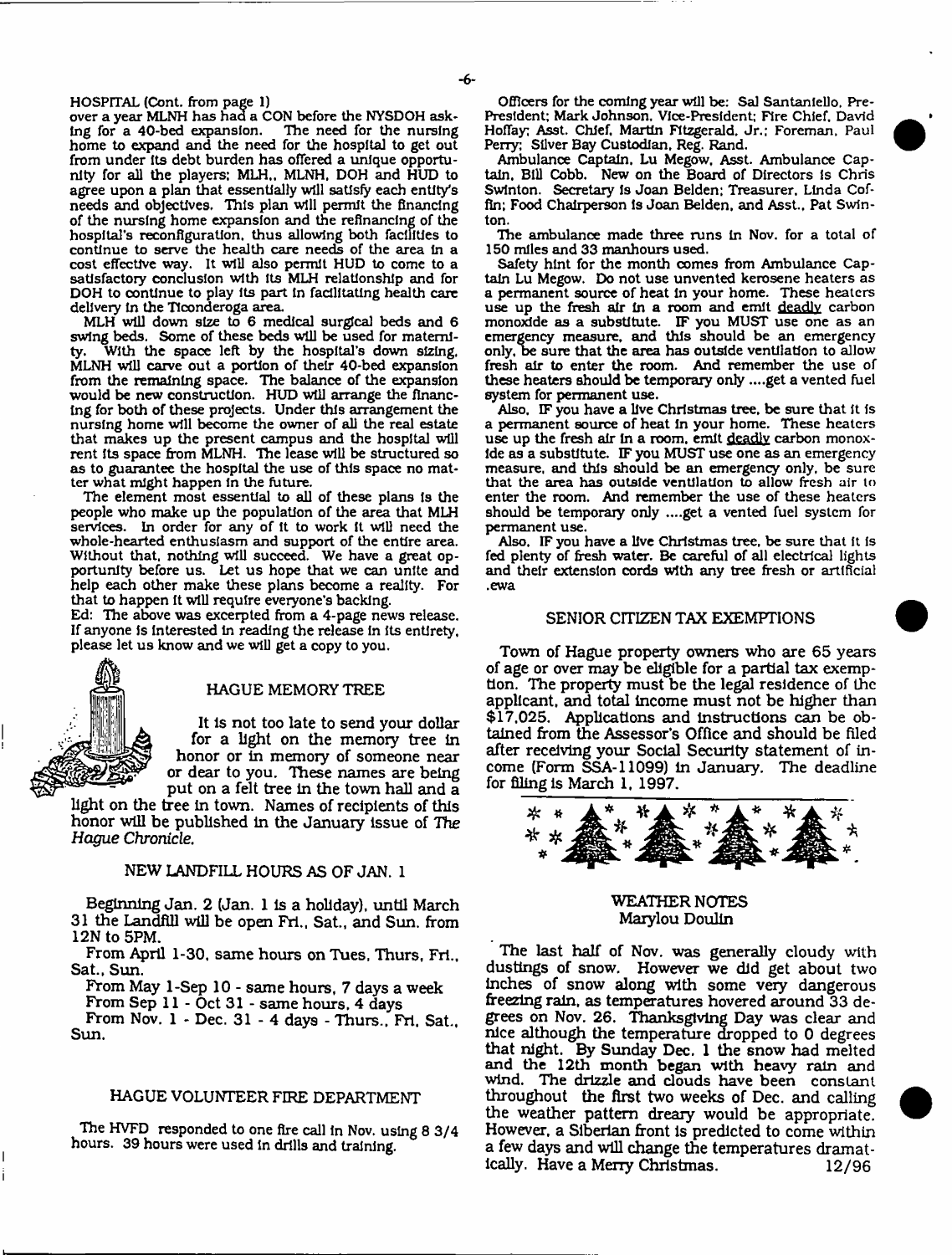

#### SOUNDINGS

DIED: Dr. Peter Hunziker. a summer resident of Cape Cod Village since 1959,, In Teaneck, NJ on Dec. 4, 1996. He is survived by two sons. Ted and John and three grandchildren.

CONGRATULATIONS to: KAY AND BOB MARTUCCI on the occasion of their 50th wedding anniversary on Nov. 16. A party was held on Nov. 29 at the Martuccl's Northern Lake George Resort to celebrate the occasion, with family and friends attending from as far away as Florida.

NANCY HARRIGAN, Hague and ANN P. BARBER and MARK JOHNSON, both of Silver Bay have been elected to 3-year terms as members-at-large of the Adirondack Gllrl Scout Council.

#### TI MIDDLE SCHOOL ACHIEVEMENT & MERIT ROLLS

The following Hague students attending Ti Middle School were honored by being on the first ACHIEVE-MENT ROLL:

8th grade: WILLIAM BOTHE, KATIE BREITENBACH, ANNE JOHNSON. RYAN LAWRENCE, JOSH PLASS 7th grade: JOHN COSTELLO, LUCAS FRASIER, PE-TER MACK, JOEE PLASS, ALISON RUTKOWSK1

,6th grade: ADAM CHARBONEAU. JOHN EVANS. JASON FISH, JESSI FRASIER, KELLY FRASIER, AN-DREW PATCHETT

Merit Roll: 7th grade: TYLER WELLS

6th grade: KIMBERLY FULLER, JON OTT

The following Hague students attending St. Mary's School have been listed on the honor roll for the first quarter:

High Honors: Grade 8 - TASHA BRAISTED,

Grade 5 - KAITLYN POTE Honors: Grade 6 - JUSTIN BEST, THERESA

## NATURAL HELPERS RETREAT HELD

**HOWARD** 

The Natural Helpers Program is a peer helper program at Ticonderoga High School. Each year new helpers are selected through a student and faculty survey and trained at a week-end retreat. This year's retreat was held November 11-13 at High Peaks Base Camp in Upper Jay, NY.

During the week-end, trained helpers assisted with the training. New helpers are taught about the importance of trust In a helping relationship, problem solving, and decision making. practice effective communication skills and the helping process. The following students from Hague are participating in the program:

MELISSA BRUNET, SHERRI SMITH. DAVE FITZGE-RALD, PETER HUTCHINSON, EVE TROMBLEY



#### CROSS COUNTRY TEAM HAS SUCCESSFUL YEAR

The Ticonderoga Sentinels varsity Cross Country team had a very successful year ranking #7 statewide as a Class C school. In Section VII the boys' team ranked first and the girls' team was third. Hague students participating this year were Doug Zeyak, David Fitzgerald, Gregory Fitzgerald, Tavish Costello, Katie Rutkowski and Lauren Mack. Zeyak. Costello and Dave Fitzgerald participated in the state meet in Canton where public schools from each section participated. In addtiion to the regularly scheduled school meets, the team ran at Invitationals in Burnt Hills and Guilderlands.

Students and their families were honored at a banquet in early Dec. where it was announced that both teams qualified for Student Athlete awards which involve academic achievement.

Dave Rutkowski and Brian Kiely are team coaches.

HAGUE AMERICAN LEGION POST 1538 has contributed \$100 to the veterans at the Albany VA hospital for Christmas gifts for the veterans there. The post has also contributed \$100 to the local TINY TIM program for Christmas gifts to local children.

From Debbie Manning, Town Clerk: "I wish to thank everyone for their support in the November electiion. Best wishes for a happy holiday and New Year. 1996 was a good year and I wish for you an even better 1997."

REMINDER: Our food pantry is ready to help anyone at any time with food emergencies. There is also some clothing available. Contact G. Lindquist, 543- 6095.

Our next distribution is Dec. 24 from 1-2PM.



TWELFTH NIGHT CONCERT SCHEDULED

On the night of Jan. 6th, the glorious sounds of heavenly voices will be ringing through the night air as musicians from area churches Join together and share their talents at the Cornerstone Alliance Church at 7PM. The concert will consist of local choirs performing their own pieces and a very special presentation involving all participants in the Hallelujah Chorus from Handel's Messiah. This event is sponsored by the Ticonderoga Festival Guild and is hosted this year by the Cornerstone Alliance Church.

A reception will follow in he church hall for all to share in the spirit of the evening with conversation and refreshments.

All who have participated in the past agree this is a wonderful way to end the Christmas Season with the spirit of music and sharing. 12/96